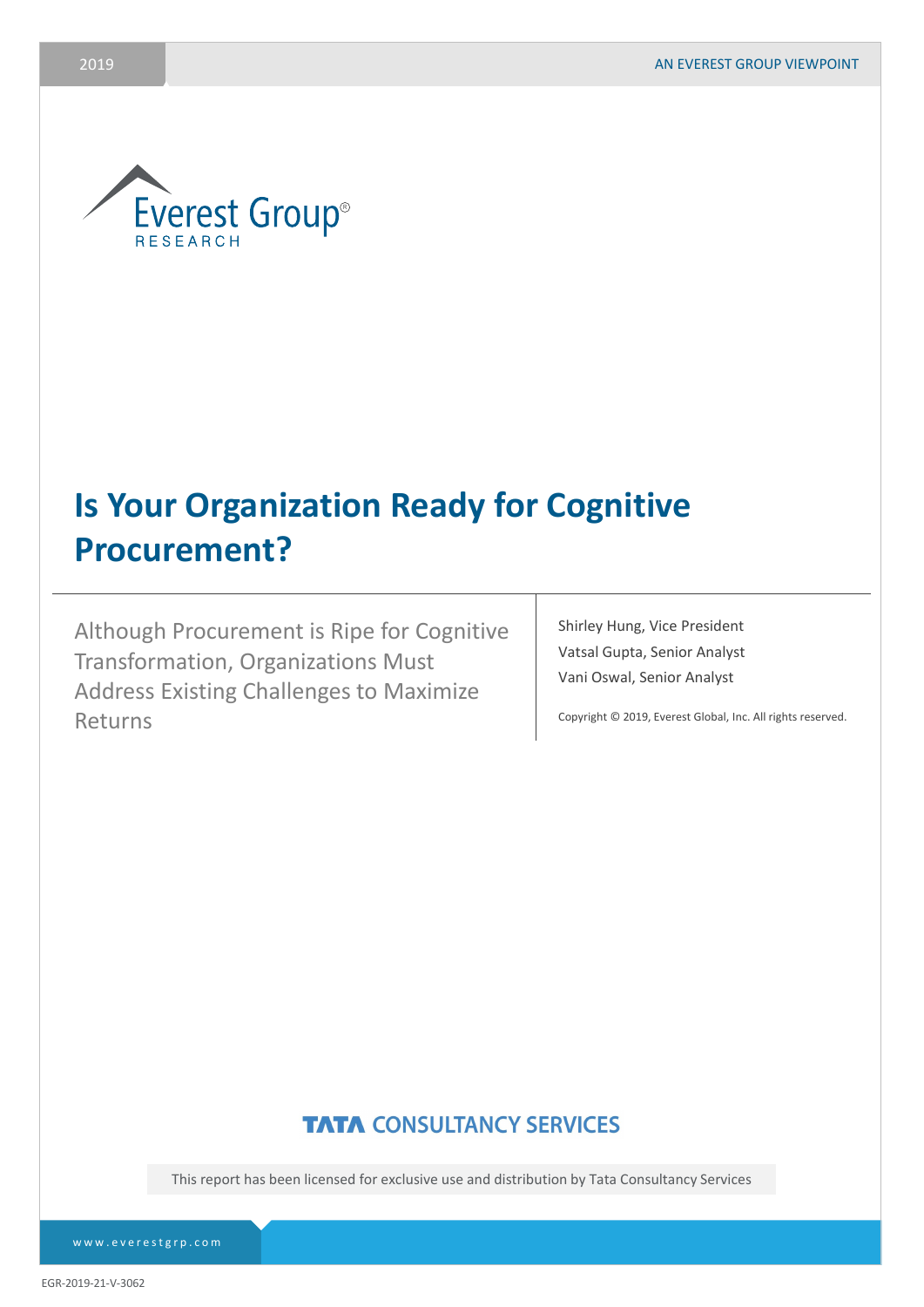#### Introduction

In this era of digital disruption, business requirements have become more diverse and complex. Enterprises and their suppliers have to adjust to next-generation technologies, and there has been a significant rise in organizations' expectations of their procurement teams. Today, procurement's role has moved beyond cost influencer; they are now seen as growth-contributors as well.

For procurement, the key to delivering more strategic value to the organization lies in effective leverage of next-generation solutions. Companies have already started to realize the benefits of analytics and automation in enhancing the efficiency of their procurement processes. To achieve the next-level benefits of technological advances, procurement teams need to leverage AI/cognitive solutions, as they are enablers of intelligent automation. Cognitive solutions present unique opportunities for organizations – enabling them to generate supplier intelligence, perform contract analysis, prevent fraud and duplicate payment, and enhance buyer decision-making.

The definition of AI/cognitive is continually evolving, and understanding of its capabilities and applications varies widely in the market. Because it is a relatively new area in the procurement services space, many organizations are in the early education and adoption stages. Companies are seeking to understand how to drive maximum value from their cognitive deployments and how they can ease the implementation process.

Against this backdrop, this viewpoint explores the rise of cognitive solutions in procurement processes and addresses the following questions:

- What are the new expectations of the Chief Procurement Officer (CPO) to deliver strategic value to the organization?
- How can cognitive solutions help the CPO meet those objectives?
- What key factors do enterprises need to consider to enable smooth deployment of these cognitive solutions?
- What best practices can enterprises consider to successfully deploy these cognitive solutions?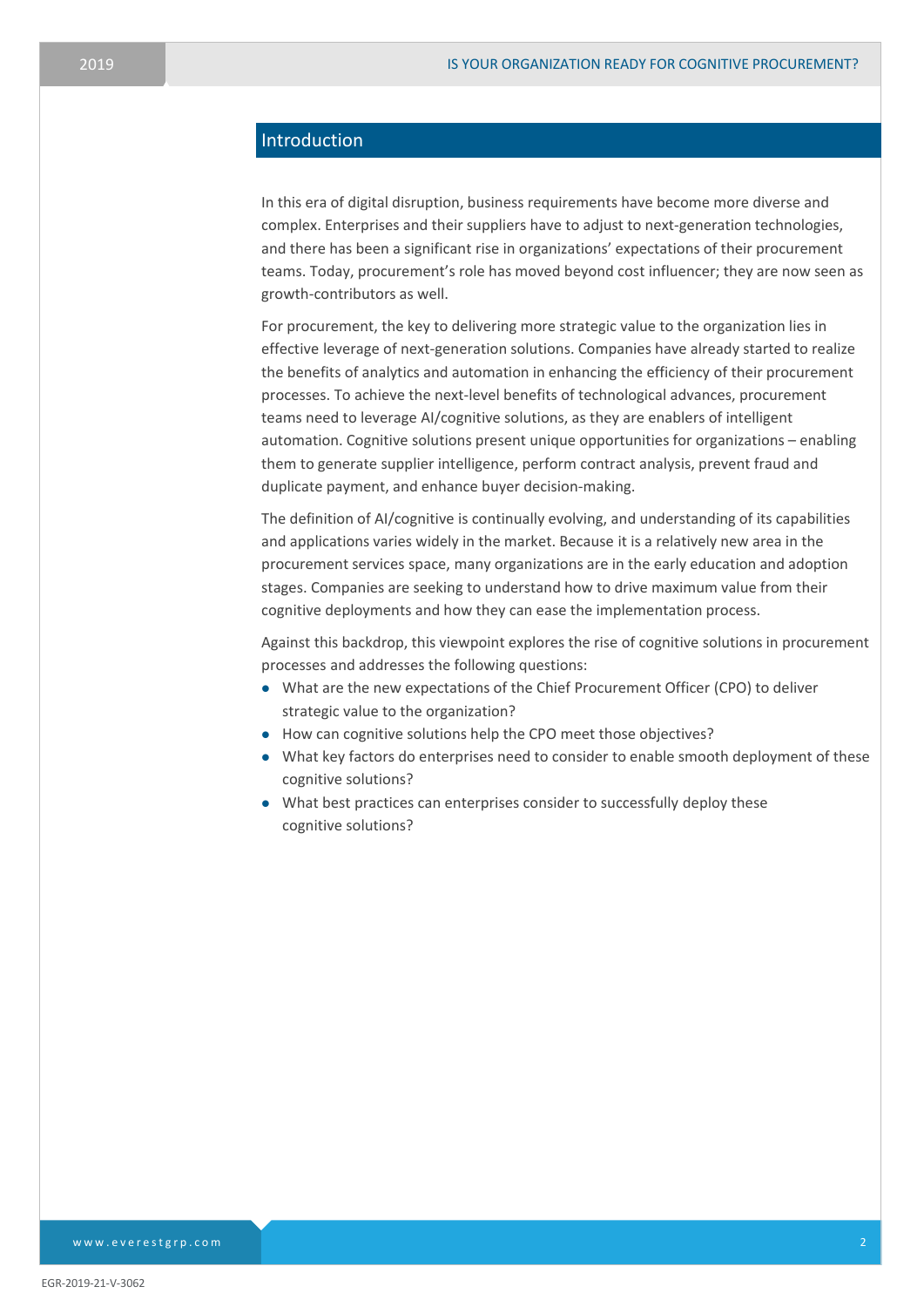### Key CPO imperatives

The world of procurement has become deeply complex. CPOs, who historically have focused on saving cost and securing supply, are now required to play a much more strategic role within their organizations. Instead of only minimizing cost, they are now required to "add-value" and help the business achieve its goals. This new procurement mandate includes multiple levers, as described in Exhibit 1.

| <b>EXHIBIT 1</b><br>Key CPO focus areas<br>Source: Everest Group (2019) | <b>Handle rising</b><br>procurement costs | • Rapidly changing consumer demands are leading to<br>complex business requirements, which, in turn, are<br>increasing the cost of procurement processes<br>. In addition, lack of streamlined process, low<br>digitalization, and scarcity of talent are further<br>increasing the cost of operations     |
|-------------------------------------------------------------------------|-------------------------------------------|------------------------------------------------------------------------------------------------------------------------------------------------------------------------------------------------------------------------------------------------------------------------------------------------------------|
|                                                                         | <b>Minimize risks</b>                     | • CPOs have to deal with multiple risks, both internal<br>(manufacturing delays, shortage of material, etc.)<br>and external (supplier performance, natural<br>disaster, price volatility, etc.)<br>• These risks are further complicating procurement<br>functions and lengthening decision-making cycles |
|                                                                         | <b>Decrease lead time</b>                 | • The procurement cycle is lengthening due to myriad<br>uncertainties such as prolonged decision-making<br>processes and supply chain challenges<br>• These challenges are having a direct effect on<br>production and impacting business output,<br>increasing complexities for CPOs                      |
|                                                                         | <b>Drive supplier</b><br>collaboration    | • Growing regulatory and quality pressures are<br>straining supplier relationships<br>• However, enterprises' expectations from their<br>suppliers are moving significantly beyond cost and<br>risk management<br>• As a result, driving supplier collaboration is<br>becoming crucial                     |
|                                                                         | <b>Enhance</b><br>spend visibility        | Disparate data sources, limited digitalization, and<br>significant manual intervention limit visibility into<br>spend data, subsequently limiting CPOs' ability to<br>drive savings and streamline the process                                                                                             |
|                                                                         | <b>Optimize</b><br>working capital        | Many businesses are facing cashflow problems,<br>requiring CPS to streamline their payment cycles,<br>reduce early and excess payments, and help optimize<br>working capital                                                                                                                               |

EGR-2019-21-V-3062

[www.everestgrp.com](http://www.everestgrp.com/)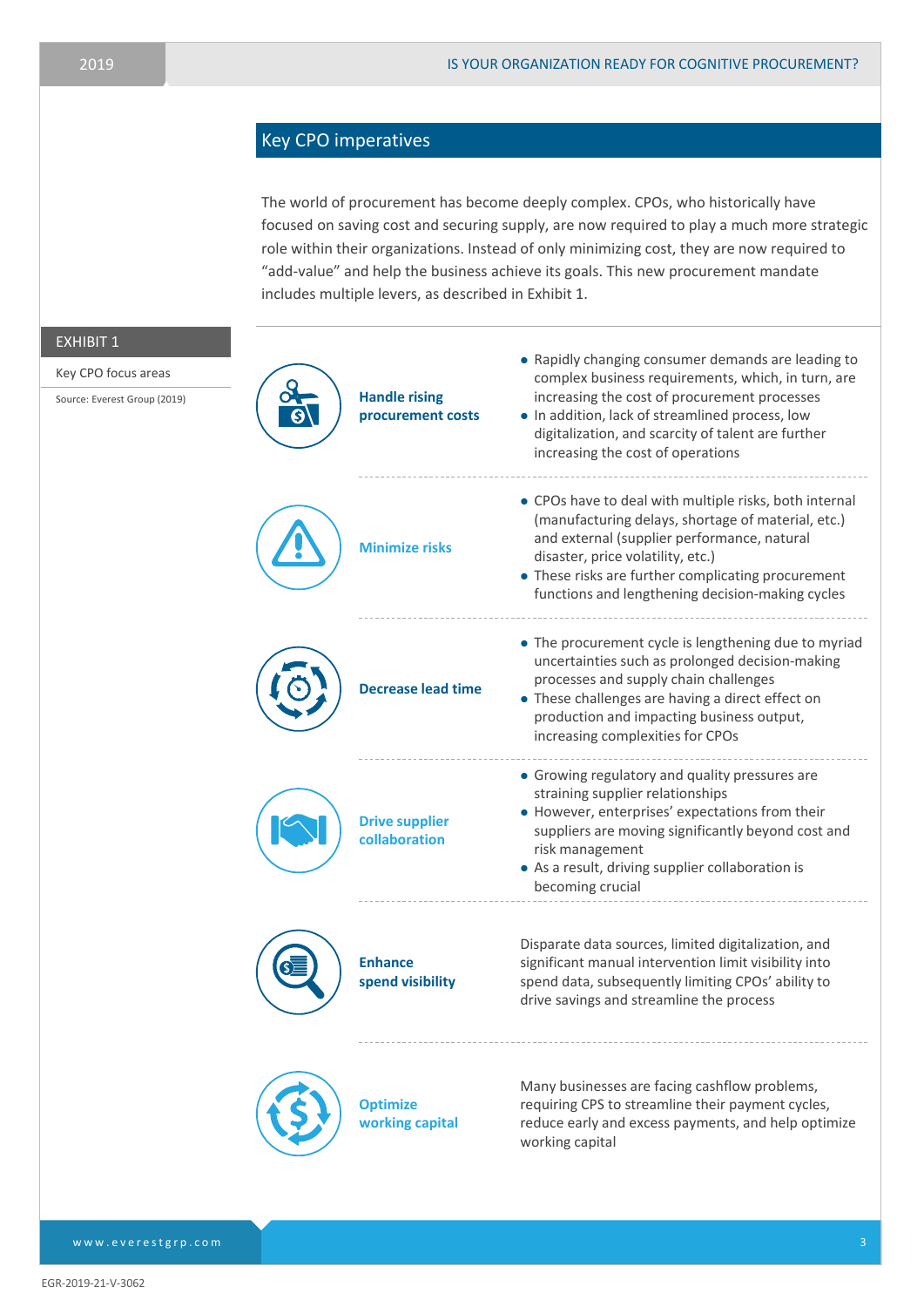#### Rise of cognitive procurement

The new mandates for the CPO have resulted in a rash of transformation initiatives, driving significant investment in procurement process revamping. While investing in talent and skills has always been important, next-generation digital technologies are becoming the key focus for CPOs.

Although procurement platforms have made the procurement process more efficient, multiple gaps remain, which enterprises are trying to address with analytics, robotics, and mobility solutions. Analytics can provide deeper insights and, consequently, smarter decisions. Robotics can further automate transactional activities, thereby enabling the procurement team to focus on more judgment-intensive tasks. Mobility has enabled procurement executives to make decisions on-the-go. While the deployment of these newer technologies has truly revamped the process, we argue that it is only half the battle. The move to cognitive procurement is the real procurement nirvana.

In essence, cognitive solutions consist of Artificial Intelligence / Machine Learning (AI/ML) interventions in combination with the above mentioned technologies. AI/ML helps remove humans from the loop by codifying their intelligence. AI/ML allows computers to perceive process scenarios, analyze and understand collected information, recognize possible problems, make informed decisions, and take appropriate actions – all without significantly involving the procurement team.

Imagine a scenario in which most invoice processing activities are already optimized by using process improvement techniques and leveraging technology platforms, robotics, and mobility. While the process would be much better than before, exceptions such as duplicate vendor, PO mismatch, incorrect classification, and overpayments would still require human intervention – humans would be required to review, assess, and manage these exceptions. A cognitive solution, in this case, can help embed the "brain" within the process, which would learn how to handle exceptions over time based on continuous learning.

| EXHIBIT 2                                                                                      |                                      |                              |                                   |
|------------------------------------------------------------------------------------------------|--------------------------------------|------------------------------|-----------------------------------|
| Comparison between<br>traditional and cognitive<br>procurement<br>Source: Everest Group (2019) | <b>Traditional procurement</b>       | <b>Cognitive procurement</b> |                                   |
|                                                                                                | Reactive supplier management         |                              | Proactive supplier management     |
|                                                                                                | Limited consideration of market risk |                              | Comprehensive risk management     |
|                                                                                                | Annual contract review               | $\mathbf{P}$                 | Ongoing contract optimization     |
|                                                                                                | Multiple procurement touchpoints     | ←Å→                          | Conversational sourcing assistant |
|                                                                                                | Multiple process exceptions          |                              | Touchless process                 |
|                                                                                                | Limited checks on payments           |                              | Fraud payments prevention         |

# E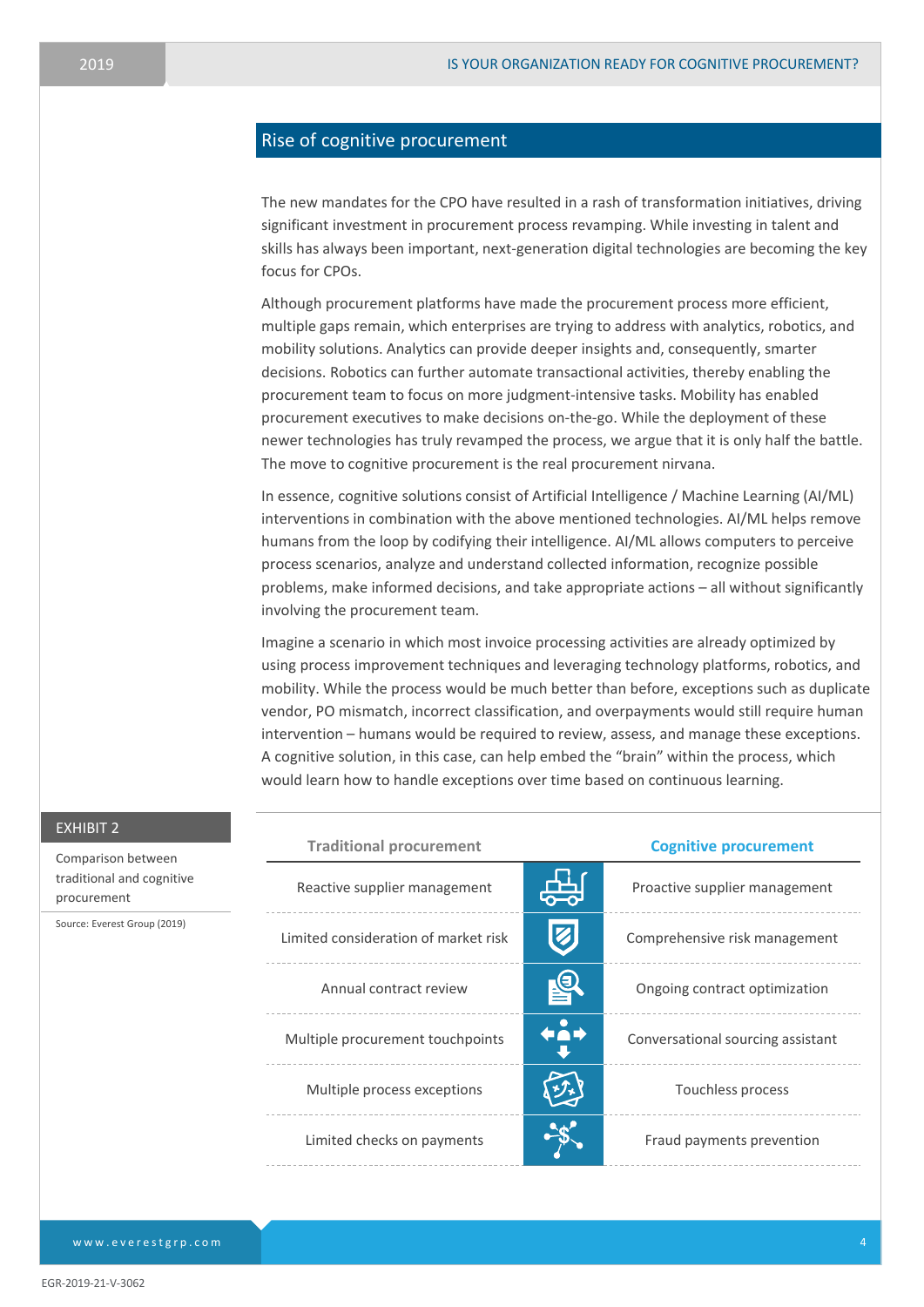What does cognitive procurement look like, and what are its attributes? While the possibilities are endless, we explore four aspirational – yet realistic – solutions below.



Clearly, cognitive procurement is a smarter way to run processes. It reduces cost, speeds processes, minimizes risk, and improves stakeholder satisfaction. An indirect benefit of cognitive procurement is that it takes the conversation from an activity-oriented approach to an outcome-oriented approach. The sole focus on activity-linked SLAs, such as processing timeliness and accuracy, makes way for business outcomes such as topline impact, employee satisfaction, vendor satisfaction, and risk mitigation. The cognitive approach enables, in part, the strategic role that procurement aspires to play.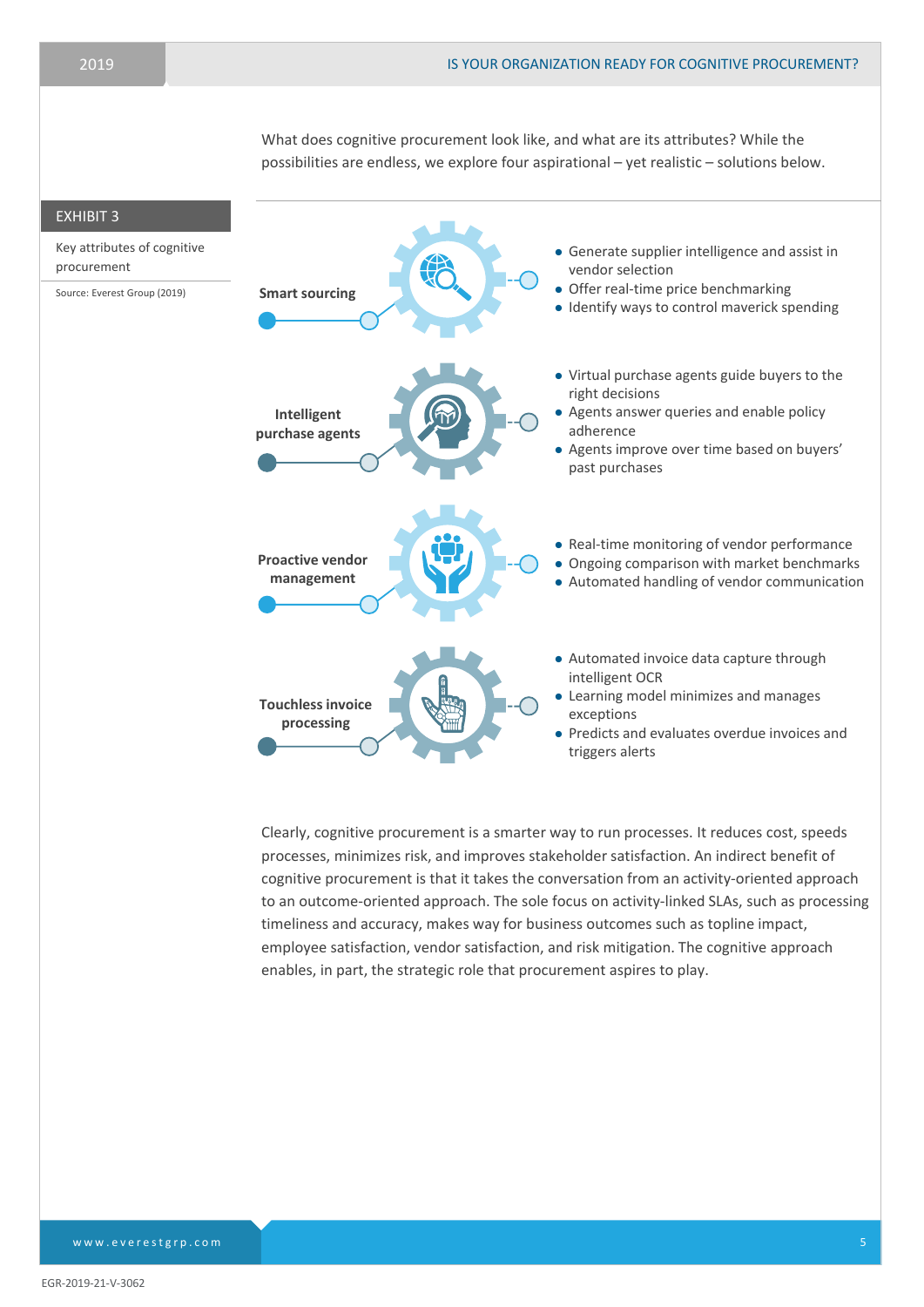#### Key challenges to cognitive adoption

Cognitive procurement can positively impact procurement processes in many ways, so why haven't more enterprises adopted it? The answer to that question is complicated and has multiple facets. Organizations face many challenges in their transformation journeys; it is imperative that they consider and proactively manage these challenges before attempting to implement a cognitive procurement strategy.

Implementation involves training cognitive systems, and this training requires massive amounts of data from which these machines can learn. Furthermore, skilled resources must invest time in fine-tuning the cognitive engine before valuable outputs can be gleaned. These challenges can be classified into the five themes outlined described below.

#### EXHIBIT 4

Leading challenges faced by organizations in adopting cognitive technologies

Source: Everest Group (2019)





#### **Data**

- **Limited data availability:** Developing a cognitive system requires training data. Most process data is not captured, and what is captured tends to reside in siloes – the holistic view required for cognitive training generally does not exist. Organizations wanting to adopt cognitive procurement will need to factor in additional investment in data capture and integration
- **Bad quality data:** A key prerequisite for cognitive is good quality data. Unstructured and/or low quality data creates problems during training, so data enrichment and ingestion technology may be required



#### **Process**

**Lack of standardization:** A procurement process that varies significantly across regions/categories or that requires frequent changes and adjustments is not an ideal choice for cognitive implementation. Force-fitting such a process would yield lower returns and might require much higher investments. In such a scenario, the CPO should instead invest in traditional process improvement and redesign techniques to standardize and centralize the process before aspiring to cognitive transformation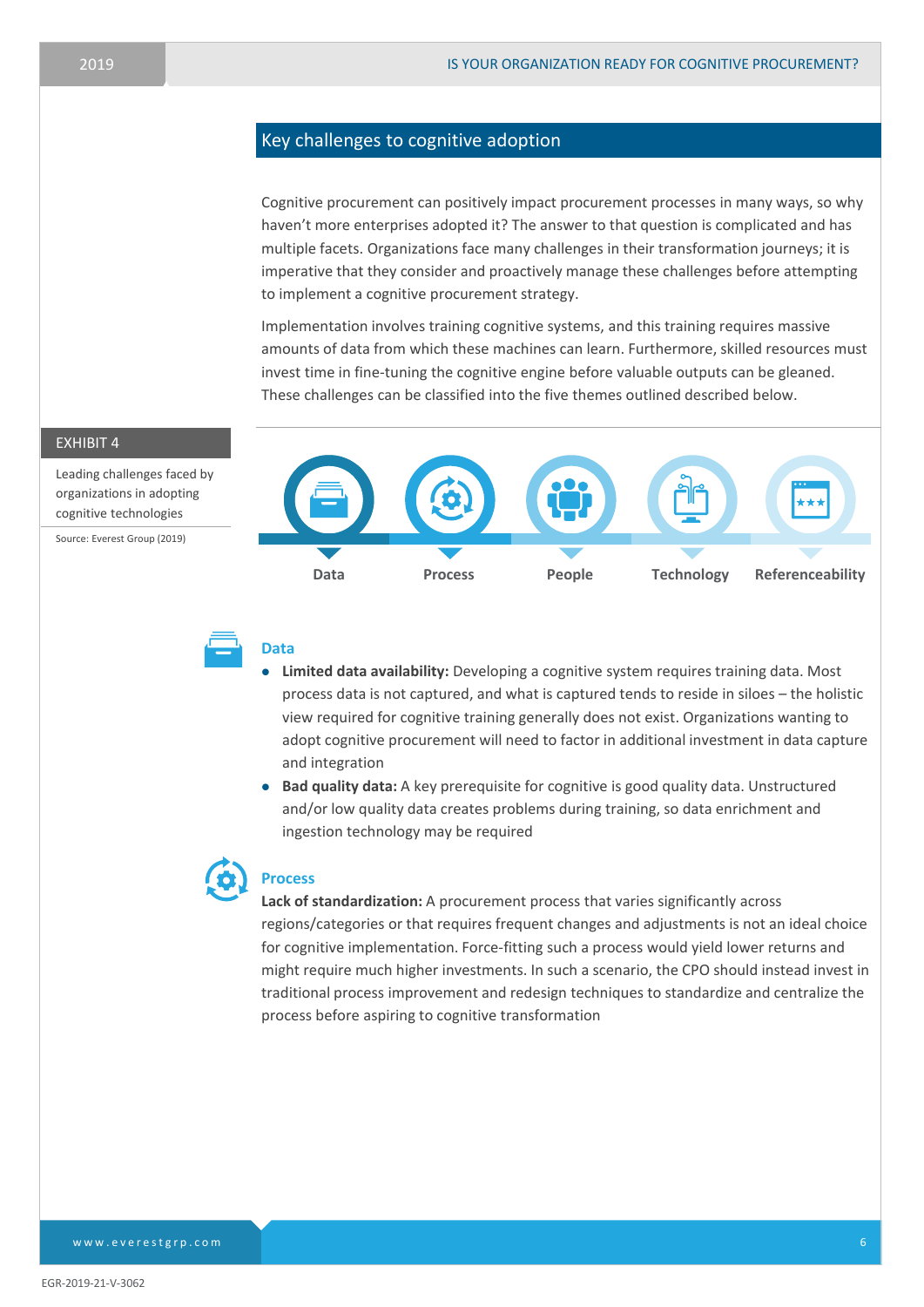#### **People**

- **Lack of necessary talent:** One of the key challenges organizations face is finding and retaining the talent necessary to successfully implement and run cognitive. Cognitive implementation requires data scientists, coders, developers, and process and systems experts – all of whom must work together. The need for data scientists or cognitive experts also has led to a supply-demand gap, further complicating the situation. CPOs need to pay special attention to talent acquisition and retention, especially during the transition to cognitive. One solution is to seek external support through procurement service providers
- **Change management:** The move to cognitive procurement involves multiple changes, including, but not limited to, operating model changes, role reclassification, changes to KPIs, and cross-functional collaboration. Consequently, successful implementation requires significant change and transition management. Alignment of objectives and approach with key stakeholders, leadership buy-in, and proactive communication can help address issues early in the process



#### **Technology**

- **Legacy issues:** Existing investments in technology systems is often a bottleneck for organizations willing to adopt cognitive. It is especially hard for the CIO and Head of IT to justify new investments that might impact the current investment's ROI. This challenge highlights the need for agile cognitive solutions to adapt to an organization's technology landscape
- **Lack of robust solutions:** Even organizations that have made the decision to move to cognitive face the issue of identifying the right technology solutions. Although the market is ripe for innovation, there are no products that offer robust functionalities. Additionally, limited services or partner support impacts successful adoption

#### **Referenceability**

Before adopting such a transformative technology, organizations want to learn from existing implementations. However, lack of successful reference examples is impeding cognitive adoption (a challenge that is not unique to cognitive). This situation is on the verge of change. A few pioneers have already started investing in cognitive procurement solutions. As the market matures and these pioneer organizations lead the change, this challenge should naturally diminish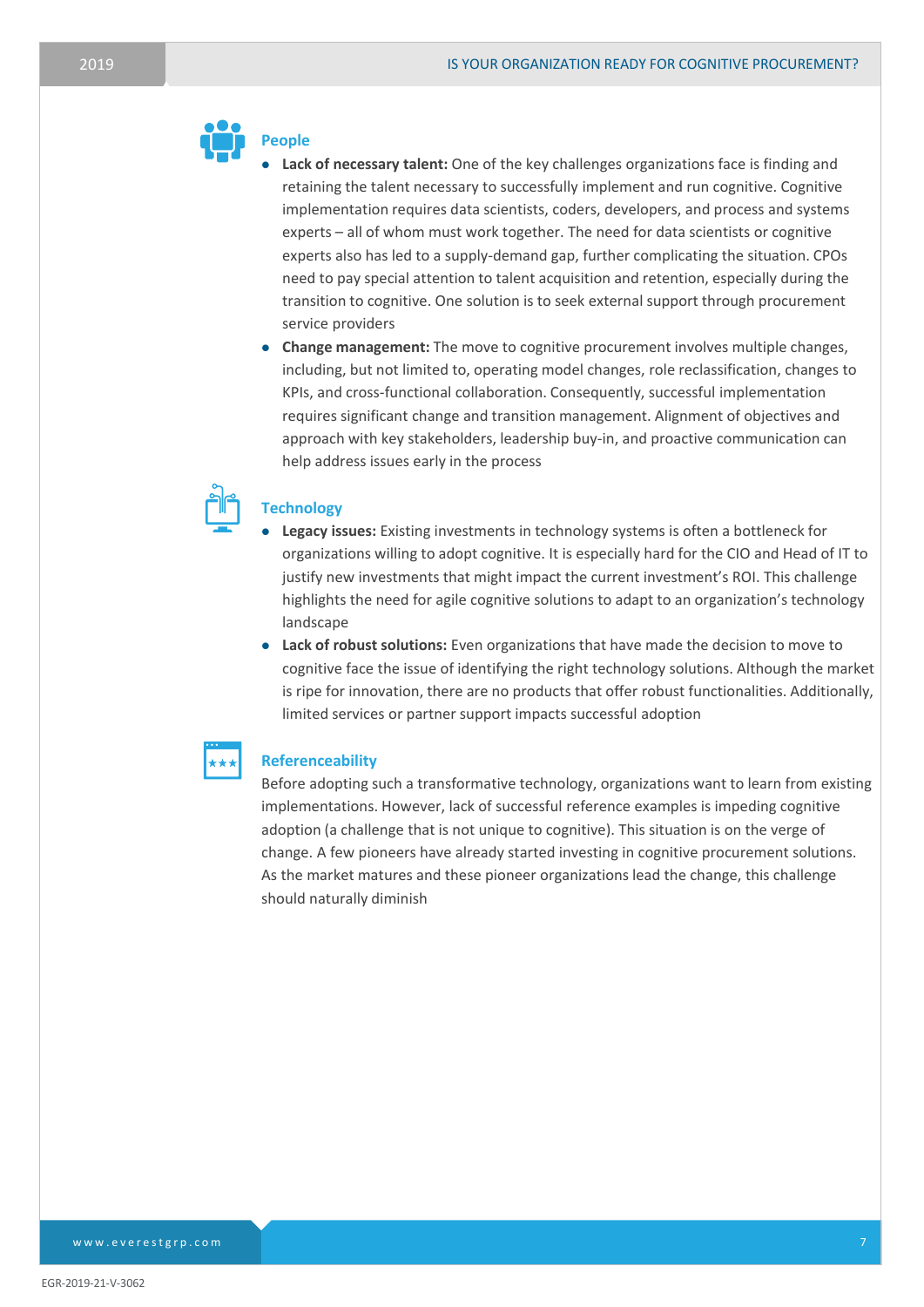#### Best practices and guidelines

A successful cognitive implementation requires a gradual move to digital maturity. If you forcefully accelerate it, you run the risk of improper contextualization. If you try to bypass some steps, you run the risk of achieving the exact opposite of what you set out to achieve, namely, an efficient and intelligent process.

Cognitive adoption is not a lift-and-shift approach; it requires a transformation journey. Below we outline some best practices to help make the journey a success.



[www.everestgrp.com](http://www.everestgrp.com/)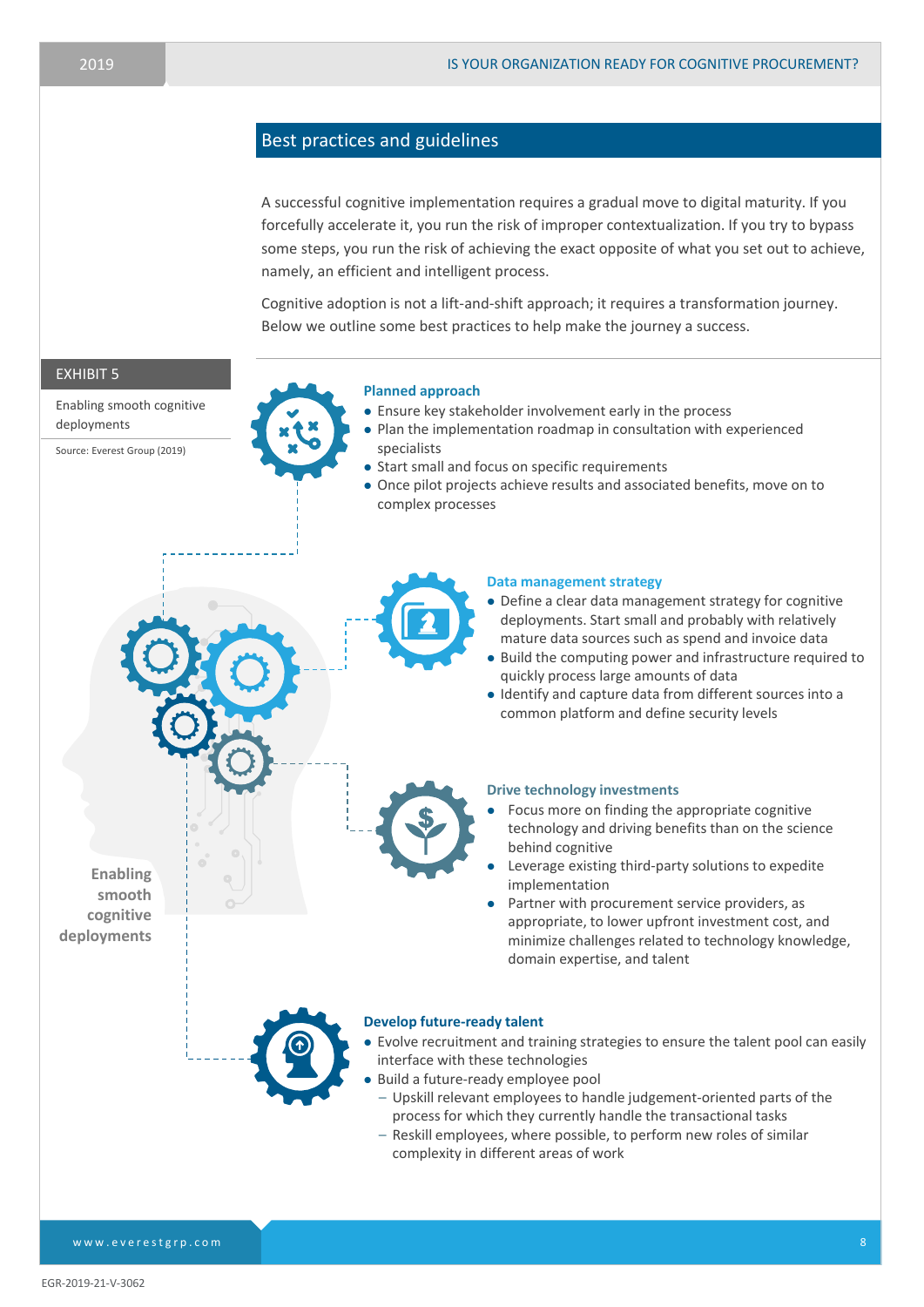### Conclusion

Successful global organizations have realized that procurement is one of their most critical business functions. It is no longer being leveraged solely for cost containment, but is seen as a potential contributor to corporate growth. Consequently, organizations' expectations of their CPOs are growing as well. Business impact and risk management are now important KPIs for the procurement team.

While technologies such as robotics, cloud, and analytics have set procurement on the digital path, true transformation is only possible through the integration of cognitive within the function. Cognitive solutions not only improve process efficiency, they also provide smarter business insights and transform user experience.

While the advantages of cognitive procurement are clear, enterprises struggle to adopt it due to a variety of challenges including poor data quality, broken processes, existing technology landscape, talent gaps, and limited reference examples. However, early adopters are working through these challenges to make cognitive procurement a reality.

It is imperative that organizations that want to stay ahead of the curve, or even on the curve, explore and start investing in this technology. Cognitive procurement is the present and the future; is your organization ready to take the plunge?